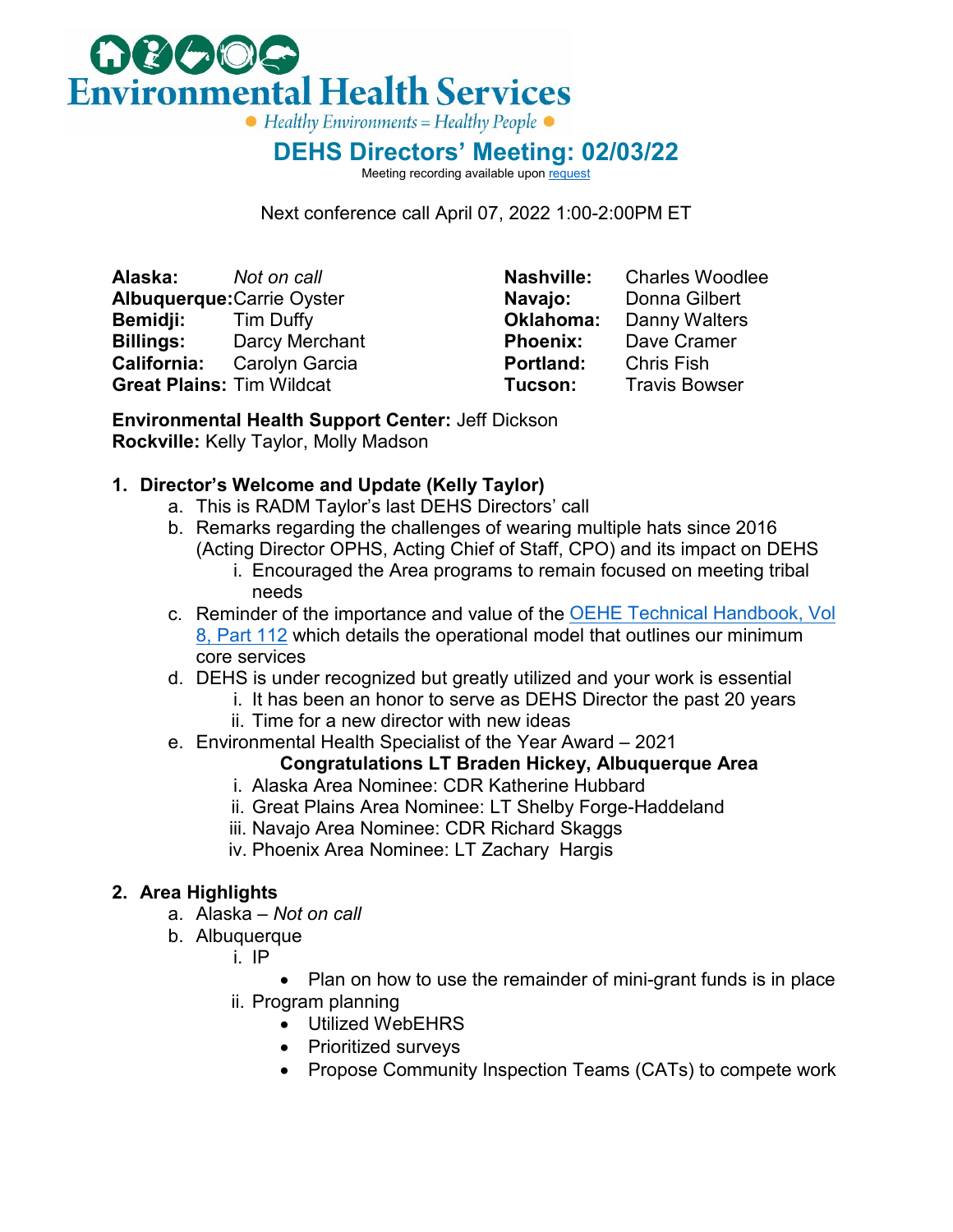

- iii. Staffing
	- Six vacancy announcements forthcoming
- c. Bemidji
	- i. Staffing
		- Focused on "re-loading the bench" … currently staffed at 60%
		- Five SU EHO vacancies to fill
		- Tim Taylor, District EHO, Minnesota District Office
		- Barry Hugo, District EHO, Rhinelander District Office
		- Area IP Specialist vacancy announcement forthcoming
		- CDR Crump retiring this month
		- ii. SUs struggling to recruit & retain Safety Officers so increased demand on Area staff
	- iii. Routine EH work: Just as much to do now as there ever was, so team is working hard to keep up
	- iv. COVID-19
		- Dealing with omicron
		- Assisting with testing & PPE supplies
	- v. Rhinelander District Office move
	- vi. OEHE Duluth field office projected to open February 2023
- d. Billings
	- i. New Billings Area OEHE Director in place
	- ii. IEHO providing accreditation support to clinics
	- iii. IP special projects
		- Elder fall prevention project wrapping-up
	- iv. Re-visiting COVID-19 compliance in establishments
	- v. Seeking to increase CFPM numbers in the Service Units
- e. California
	- i. Staffing
		- Ukiah Field Sanitarian: reported to duty January 2022 (Pathways)
	- ii. COVID-19
		- Roles continue
		- Providing tribal facilities TA related to recent CDC isolation & quarantine guidance
		- Updated Area's COVID-19 prevention plan & conducted training to non-clinical staff on the revisions
		- Assisting health programs w their testing supply requests
		- Assisting supervisors w COVID-19 case reporting

iii. IP

• Mini-grant cycle: awarded \$44K for car seat, smoke alarm, bike helmet, gun lock, & PFD projects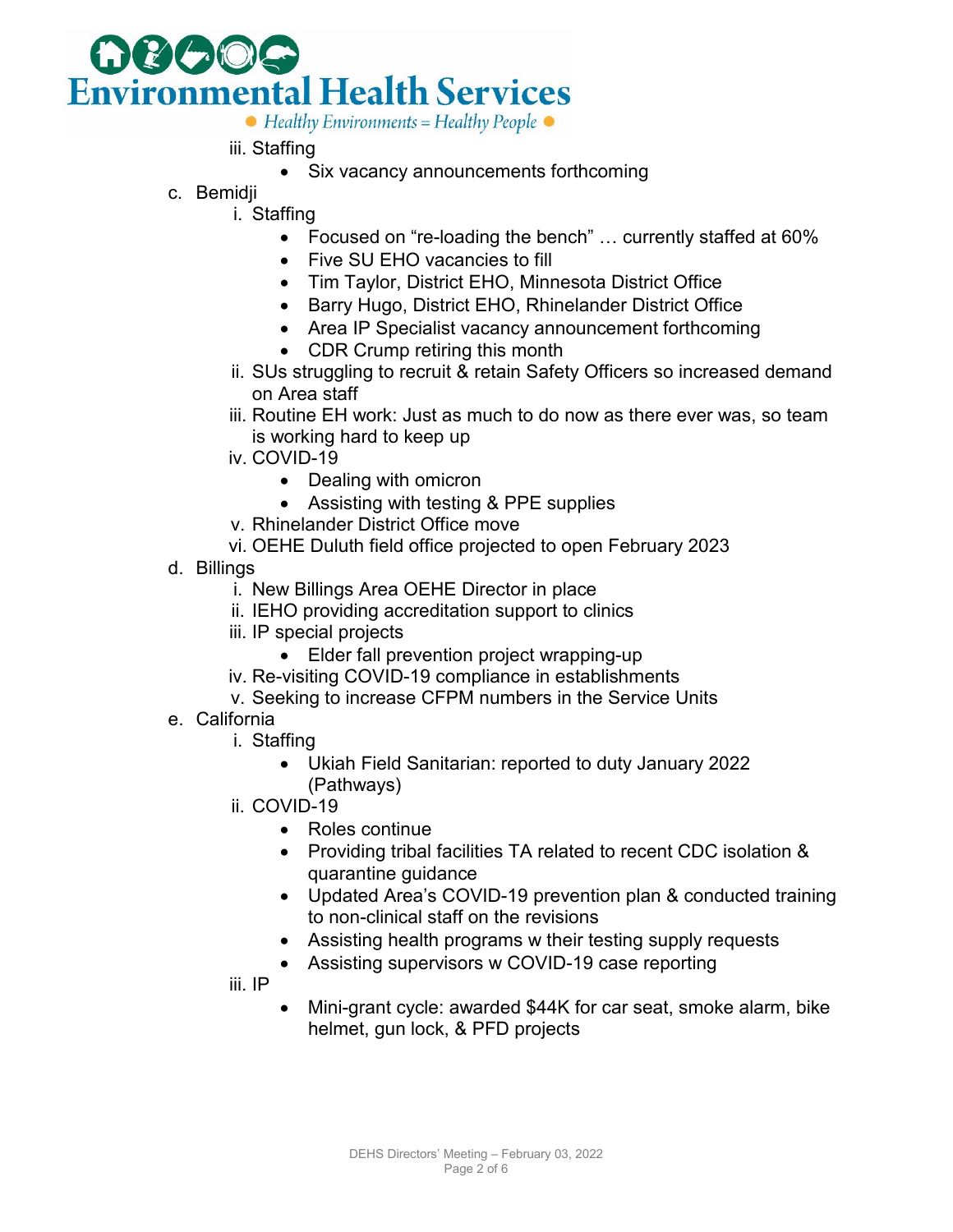

iv. Area DEHS program review completed

- NO<sub>x</sub> exposure monitoring increased from 41% to 75%
- NO<sub>x</sub> programs w policies increased from 82% to 92%
- Number of clinics performing routine equipment inspection increased 35% to 83%
- Number of programs w equipment leaks decreased from 76% to 17%
- Number of establishments with CFPMs increased 193% in 2021
- Number of vomiting/diarrhea policy violations decreased 100%
- Employee illness restriction policies declined 104%
- Improper cooling practices declined 85%
- HACCP violations declined 100%
- f. Great Plains
	- i. Staffing
		- Chris Allen retires June 2022
		- Sioux City District EHO vacancy announcement [\[DE](https://www.usajobs.gov/job/633365900) & [MP\]](https://www.usajobs.gov/job/633365000) closes 30 June 2022
	- ii. IEH
		- Conducting surveys
	- iii. COVID-19: roles continue
- g. Nashville
	- i. Developing DEHS program plan
	- ii. Staffing
		- Kit will retire May 2022
		- Riley should return to DEHS February 2022
	- iii. Area's emergency management program coming back to be managed by DEHS
	- iv. National IEH Chapter 9 update: one final review completed by the development workgroup; optimistic final agency approval forthcoming
- h. Navajo
	- i. Staffing
		- EHO reporting to duty in Shiprock next week
	- ii. COVID-19
		- Dealing with omicron
		- Maximum telework
- i. Oklahoma City
	- i. COVID-19: roles continue; dealing with omicron & staffing shortages; maximum telework
	- ii. Staffing
		- CDR David Hogner retiring 01 March
		- CAPT Chris Kates retiring 01June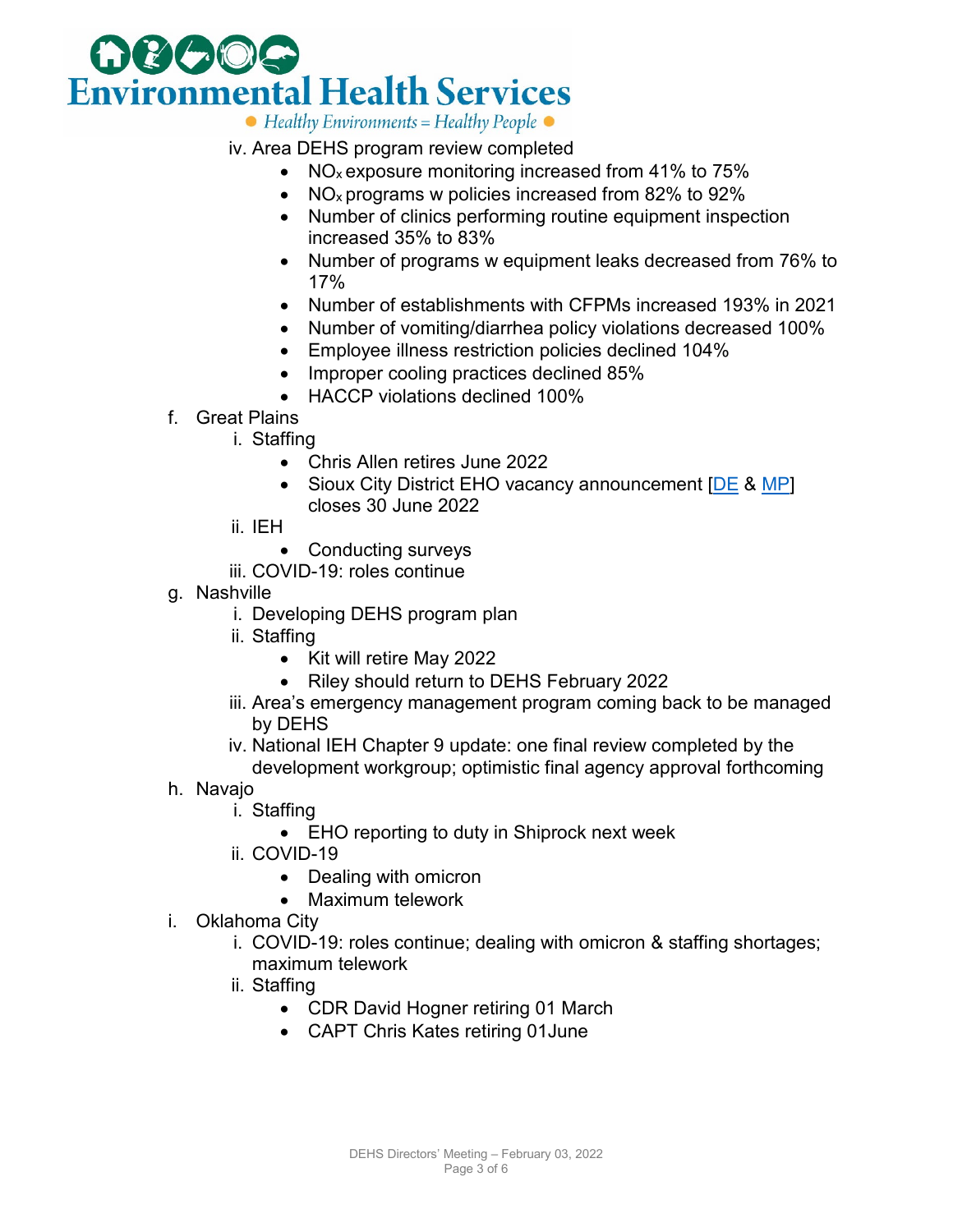

- j. Phoenix
	- i. Staffing
		- Environmental Health Specialist, Colorado River Service Unit at virtual OBC next week
		- Four EHS vacancy announcements coming soon: 1 at Colorado River Service Unit; 2 at San Carlos, 1 in Parker, 1 in Elko; working with classification on Pathways Hiring Authority
		- ii. Submitted WebEHRS feedback report to add a subcategory for Establishment Type 26 for transient systems
		- iii. Started two SharePoint sites for EH & IEH training materials
		- iv. Ordered specialty helmet for our EHO, Whiteriver Service Unit, who has to ride a snow mobile to reach the food service operations at Sunrise Ski Resort
		- v. Injury prevention
			- CDR Morones & LCDR Tsatoke will be on instructor team for the second pilot of online IP course 2 in February; Phoenix Area to host the course again in June
			- FEMA agreed to fund opioid lockbox project
			- The CARS (Community Approach to Ride Safe) toolkit is will be posted to the [Phoenix Area IP website](https://www.ihs.gov/phoenix/programsservices/enviromentalhealth/injury-prevention/) this week; there is a webinar scheduled for next week to help folks use the toolkit
		- vi. Institutional EH
			- We are purchasing a Viasensor G200 for N2O monitoring as our TSI MIRAN Sapphire will no longer be supported
		- vii. COVID-19
			- OEHE continues to fill key roles: Hicks IC; CAPT Cramer, EMPOC/Safety; CDR Hansen, Logistics; CDR Morones, Planning
			- Commissioned Corps officers deployed to Phoenix Area
				- PIMC: 13
				- Whiteriver: 8
				- Parker: 2
				- Hopi: 1
- k. Portland
	- i. Staffing
		- Yakama District EHO: reviewing applications
	- ii. COVID-19: roles continue; dealing with omicron & staffing shortages
- l. Tucson
	- i. Surveying establishments & mass gatherings that are open
	- ii. Public Health Accreditation: supported Pascua Yaqui Tribe (e.g. conducted training) who received accreditation in late CY2021
	- iii. EH Specialist became CPS Technician
	- iv. 200 child safety restraints acquired & delivered to Pascua Yaqui Tribe
	- v. COVID-19: work continues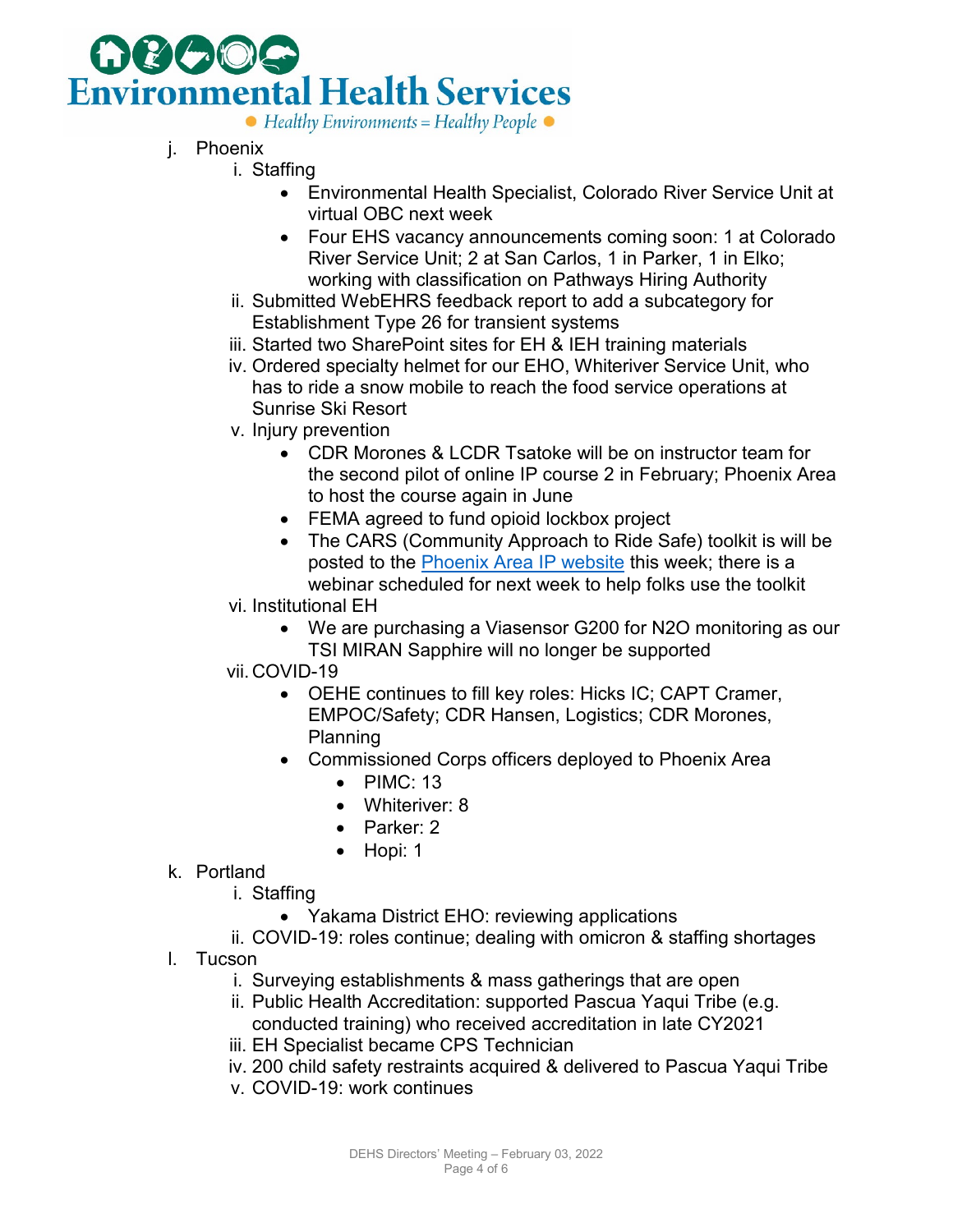

- m. EHSC
	- i. Leadership and Personal Development 2022 Cohort
		- Announcements & dates for Leading Self & for Leading Others forthcoming
		- Planning to have a Leading the Organization Chort
		- Monthly webinars TBA
	- ii. IP training courses
		- Intermediate IP course pilot #2 in February (14 participants registered)
	- iii. REHS/RS study group in development with LT Shelby Forge-**Haddeland**
	- iv. Information sharing using video recordings has been helpful
		- If you're interested in this, record your video using Skype or PowerPoint or other widely available software & upload [here](https://www.ihs.gov/webservices/standards/video-standard/) [\(https://www.ihs.gov/webservices/standards/video-standard/\)](https://www.ihs.gov/webservices/standards/video-standard/) & OIT HQ will post it to YouTube & provide you the hyperlink you can then share as desired
		- Plan to share this info with Area OEHE Directors

#### **3. HQ Announcements**

- a. Injury prevention (Tim Wildcat/Molly Madson)
	- i. Holly's retirement
		- Retirement 01 February 2022
		- Tim Wildcat, GPA, will be Acting
		- ii. HQ projects
			- Media contract: develop photo library, graphic art portfolio, video files & communication products including brochures, fact sheets, infographics, & slide show templates
			- NHTSA/CDC collaboration on impaired driving prevention projects
			- SNAP course revisions/updates (includes virtual course in collaboration w partners in MN)
			- National AI/AN Injury Prevention [virtual] Conference scheduled for July 2022
		- iii. Area IP projects
		- iv. Fellowship
			- Scheduled for 2023
			- Updated course content being developed
		- v. IP course schedule
			- February 2022: Pilot 2 of online course 2
			- May/June 2022: Pilot 1 of online course 3
			- August 2022: Pilot 2 of online course 3
			- November 2022: Pilot 1 of in-person course 1